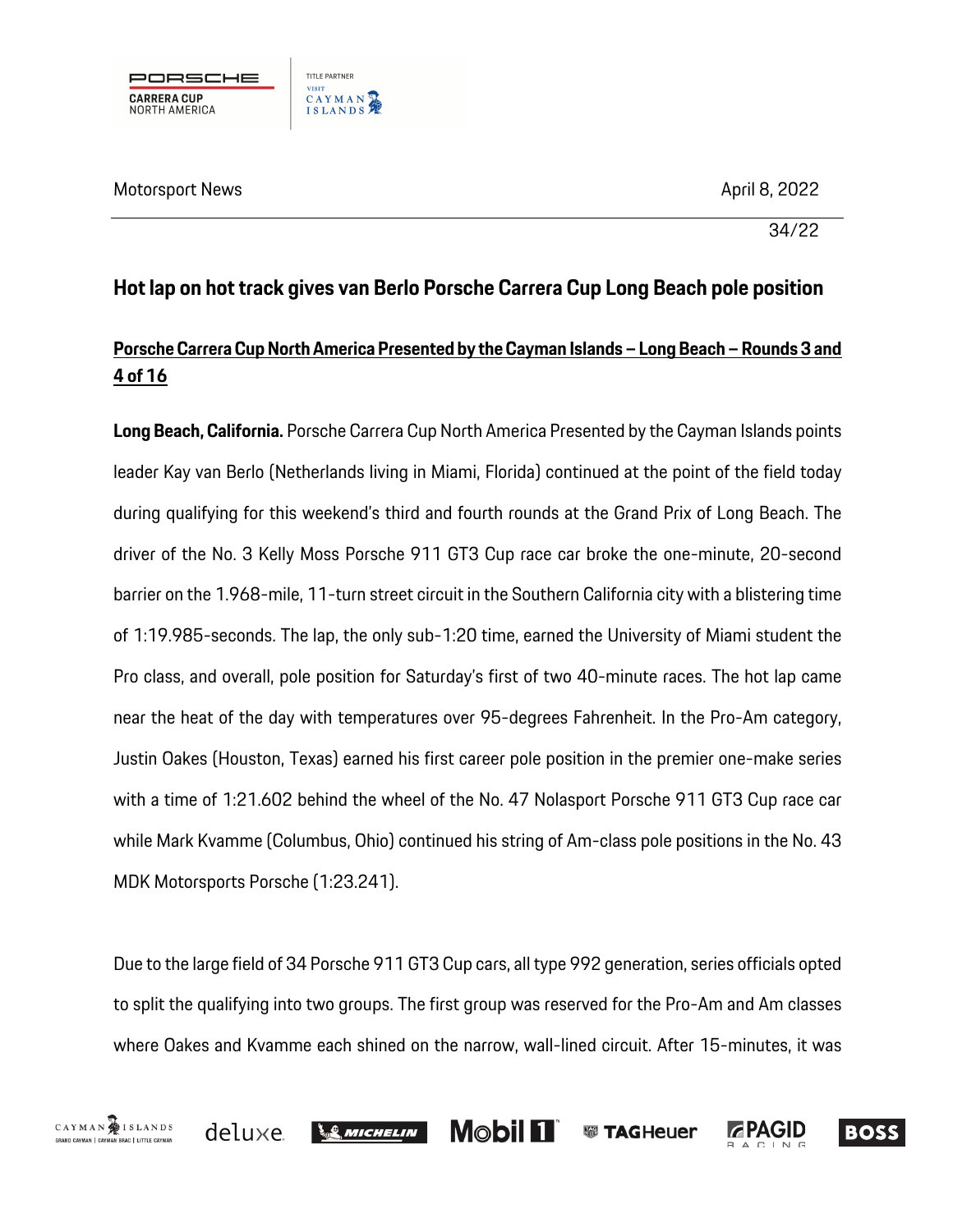

the Pro class drivers' opportunity to set the pace. The top-spot rotated between the leading contenders in the class with van Berlo narrowly bettering the 1:20.025-lap set by Trenton Estep (San Antonio, Texas) in the No. 6 MDK Motorsport Porsche. Riley Dickinson (New Braunfels, Texas) also pushed his Kelly Moss teammate for the pole but will grid on the inside of Row Two in the thirdposition. Veteran Leh Keen's lap of 1:20.433 gave the Atlanta, Georgia-resident the fourth-spot in the No. 12 311RS Motorsports. Parker Thompson (Canada) closes out the top-five with a lap time of 1:20.501 in the JDX Racing Porsche.

The fastest lap by each driver in qualifying sets the grid for the first race of the weekend. The second fastest lap by each driver acts as the qualifying time for the second race to be run on Sunday. Should a driver better their second best time during the race, the faster of the two will act as the qualifying time.

34-Porsche 911 GT3 Cup race cars will start in tomorrow's race. This weekend is the first time the Grand Prix of Long Beach has been a part of the all-Porsche race series and the first time any street course has been on the schedule. Round 3 will take the green flag on Saturday, April 9 at 10:45 a.m. California time. Round 4 will start on Sunday, April 10 at 4:20 p.m. California time.

### **Where to Watch.**

Live timing and scoring of each Porsche Carrera Cup North America Presented by the Cayman Islands session can be found at www.PorscheCarreraCup.us. IMSA Radio will again provide play-by-

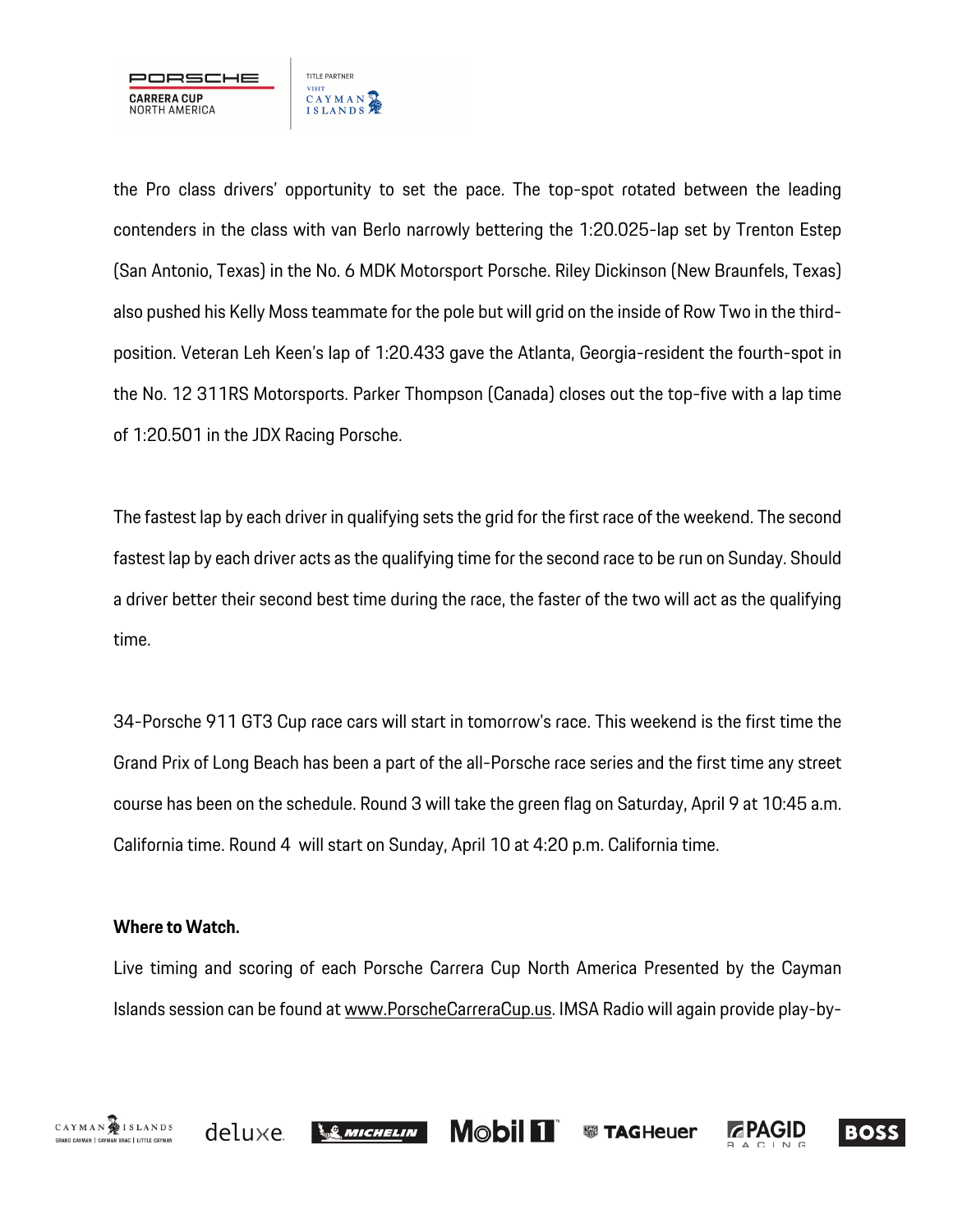

play commentary for the two races. The races will be broadcast live on the official series web site – www.porschecarreracup.us – and on the Peacock Streaming App.

#### **Kay van Berlo, No. 3 Kelly Moss Porsche 911 GT3 Cup.**

"Super happy with the result. This was my first qualifying at a street track. It is about building up slowly. The car went quicker and quicker and I realized I could improve every corner bit-by-bit. Long Beach is amazing. It was fun in practice but in qualifying when you put new tires on, you push a little extra it makes it even better. Qualifying is important, you want to start in front of the field to put yourself out of a risky position. The two races are where we will find the points, but I am super happy to be able to start on pole. 40-minutes will be long, temperatures are supposed to be a little cooler tomorrow which will suit us a little better as drivers, but I am looking forward to a clean race, bringing home some good points and having fun out there."

#### **Justin Oakes, No. 47 Nolasport Porsche 911 GT3 Cup.**

"Quite overwhelmed. I am new to Porsche and new to the series. They told me when I crossed the start-finish line we had pole and it is quite an achievement. I am really proud we could deliver something meaningful at Long Beach. It is an incredible track. I think of things in terms of pictures and videos and this place is so cinematic. It is just beautiful. It is a technical track. It's high risk, obviously. It makes you be a disciplined driver. The competition here is incredibly strong and we were able to do it. The dream is track position. Starting on pole is a huge advantage. It is difficult to pass at Long Beach. Pole is where everybody here wants to be, and we got it."

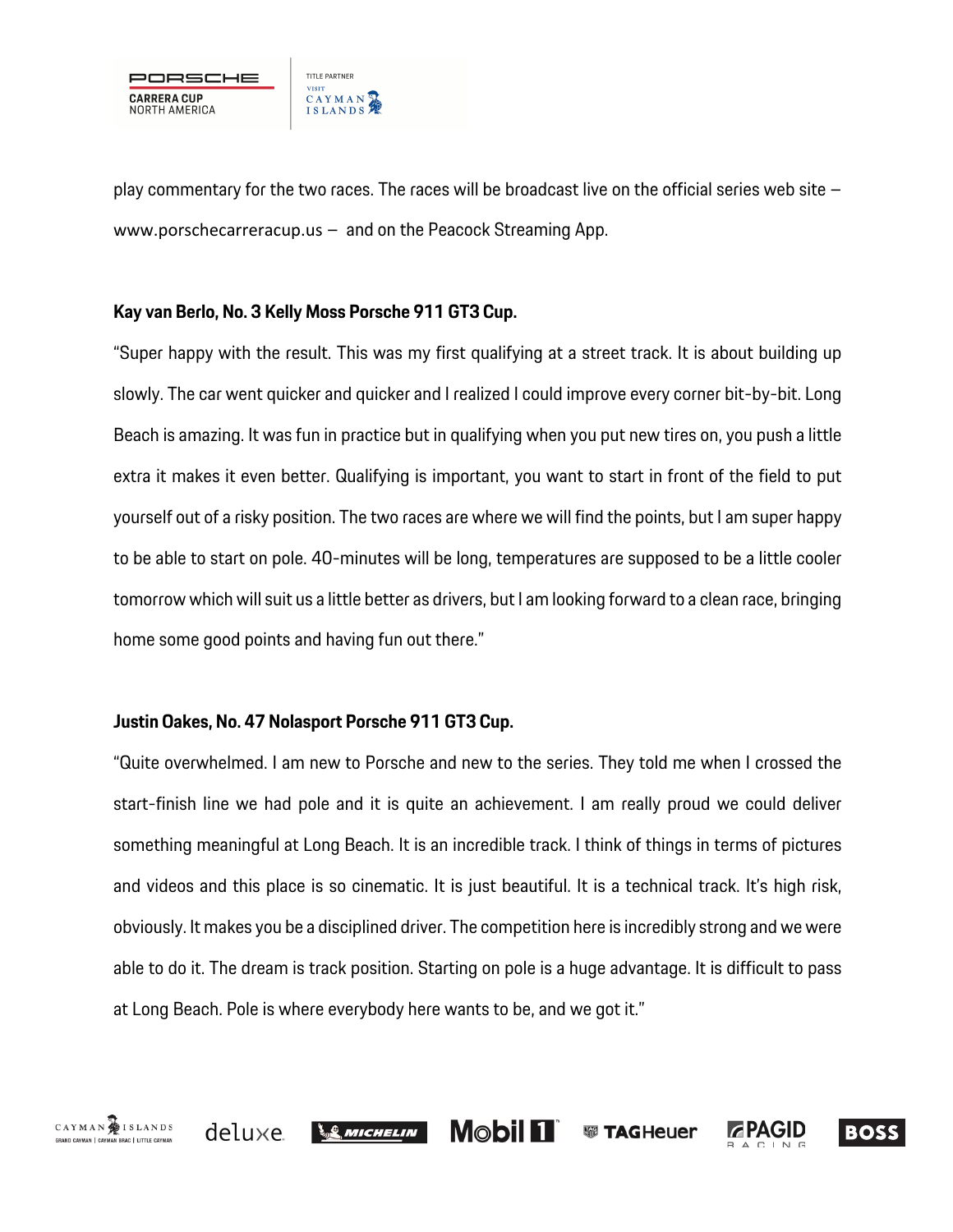#### **Mark Kvamme, No. 43 MDK Motorsports Porsche 911 GT3 Cup.**

"This is such an iconic race. It has been fabulous. To be on the track is phenomenal. We normally have runoffs but our runoff here is a cement wall, so you have to be as close to the cement wall as possible without touching it. This track changes every time you drive it. In the morning you have the Formula Drift [series] rubber, in the afternoon you have a little bit of Michelin rubber and for qualifying you have the Indy car rubber, so it is a different track every time. I'll go out tomorrow and see how lap one and two go and feel my groove and go from there."

#### **Porsche: Why We Race.**

Our racing drives your Porsche. Motorsport is more than a marketing platform to Porsche. It is who we are, it is in our DNA. We race to improve the breed. Research and Development leads our motorsport programs around the world to ensure the lessons we learn on the race track today become the technological heart and soul of your Porsche tomorrow. Porsche Motorsport North America is the sole importer for the Porsche 911 GT3 R, Porsche 718 Cayman GT4 RS Clubsport and Porsche 911 GT3 Cup race cars in the United States and Canada.

#### **About the Cayman Islands**

The Cayman Islands, located an hour south of Miami in the vibrant tranquility of western Caribbean, is a premier destination for travelers, thrill-seeking divers, adventurous epicures, honeymooners and families alike. The trio of islands affords each guest with the ultimate setting to enjoy life's finest comforts, as the Caribbean's leading luxury lifestyle destination. Five-star resorts, high-end villas, condos and breathtaking beachfront properties unique to each island offer a myriad of



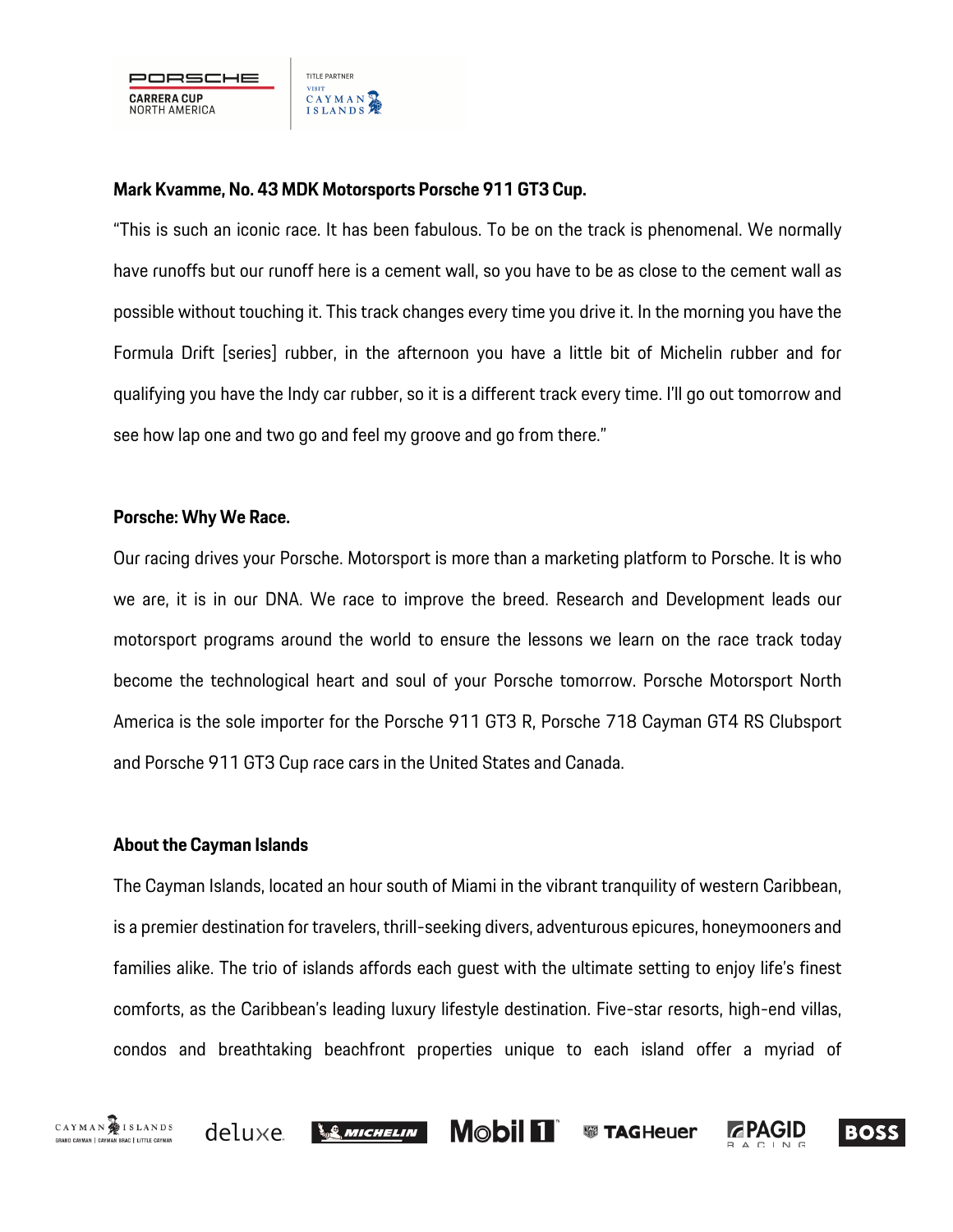

accommodation options for discerning travelers to enjoy. Additionally, the Cayman Islands is frequently heralded as the "Culinary Capital of the Caribbean" and offers endless gastronomic experiences to delight even the most seasoned of palates.

The Cayman Islands, world-renowned for impeccable "Caymankind" hospitality also employs bestin-class health and sanitation protocols to keep visitors and locals safe. To learn more about the Cayman Islands, please go to www.visitcaymanislands.com; www.divecayman.ky or call your local travel agent. For the most up-to-date travel guidance and protocols, please visit: https://www.exploregov.ky/coronavirus**.**

#### **Porsche Carrera Cup North America Presented by The Cayman Islands.**

Porsche Carrera Cup North America by The Cayman Islands is the premier one-make race series in the United States and Canada utilizing a combination of the latest Porsche 911 GT3 Cup race car, type 992, and MICHELIN® Pilot® Sport Cup N3 racing slick to challenge the best road and street race courses on the continent. The second season of the championship is scheduled to host 16-rounds at eight venues. Each 40-minute race counts toward a season-long driver and team championship in each of three classes: Pro, Pro-Am and Am.

More on Porsche Carrera Cup North America by The Cayman Islands can be found at www.PorscheCarreraCup.us**.**

## **Contacts. Porsche Cars North America**